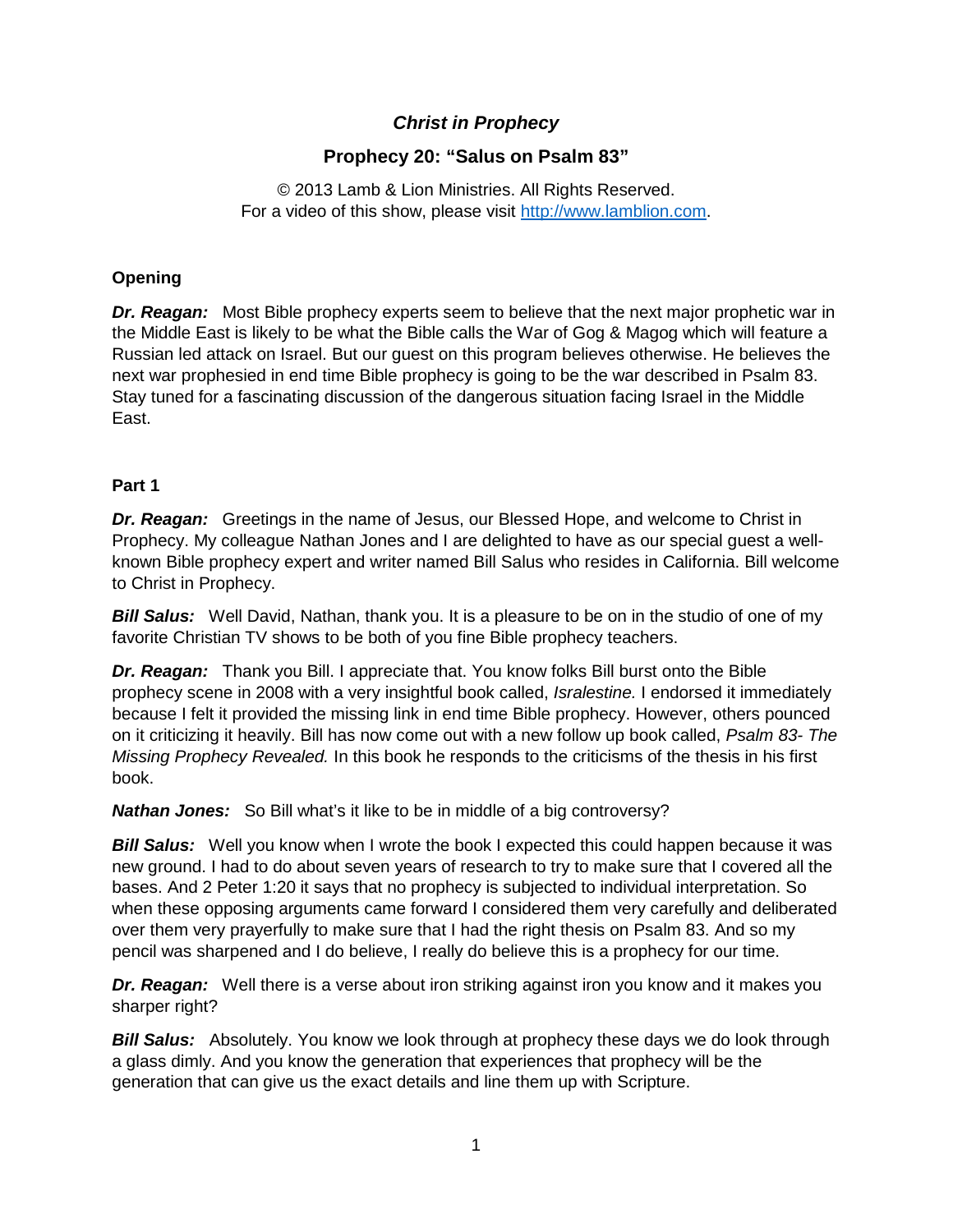#### *Nathan Jones:* Yes.

**Bill Salus:** But we are so close to I think the Psalm 83 prophecy and some of the others that we can get some pretty good clues as to what is going to happen. Especially through the Scriptures and we watch the geo-political events unfolding. And I think we are about ready to see something break wide open in the Middle East.

*Nathan Jones:* Well before we get into that then maybe you can give us a little summary of your new book. Tell us what the thesis is of this new book, *Psalm 83- The Missing Prophecy Revealed.*

**Bill Salus:** Absolutely. Psalm 83 is an ancient prophecy written by Asaph 3,000 years ago at a time when Israel was experiencing unprecedented conditions, blessings of the Abrahamic Covenant. They were people in their land. They were winning wars. They were talking about building their Temple. They had their anointed King David. And then Asaph gets this prophecy that is nothing short of a genocidal attempt to the chosen people and a confiscation of the Promise Land. It was a prophecy very specific about the ten populations that would confederate one day to come against Israel to destroy Israel. That has not found fulfillment yet. And so when we try to understand who they are today we find out that they are Israel's enemies that share common borders with Israel including the terrorist population inside of those Arab countries. And a very timely prophecy; Hezbollah, and Hamas, and the Muslim Brotherhood now very concerning, may have been written 3,000 years ago in this prophecy.

*Dr. Reagan:* So basically what you did in your first book here *Isralestine*, is you said that Psalm 83 is more than just what most people think of it as an imprecatory prayer. And you said, "No, it is a prophecy concerning the end times." And it concerns a war that is going to take place between Israel and the immediately surrounding nations that have a common border, the inner ring as you often refer to them right?

## *Bill Salus:* Yeah.

*Dr. Reagan:* And that it is different from the War of Gog & Magog in Ezekiel which is one of an outer ring. And you know that is one of the reasons I endorsed the book immediately. I always felt like that there would be a war between Israel and the inner ring, and that would ultimately lead to the War of Gog & Magog. I always believed that and I taught that and wrote about it. But I never tied it to Psalm 83. When you came and tied it to Psalm 83 it suddenly clicked and I said, "Yeah, that's it." That's the reason why that inner circle is not mentioned in the War of Gog  $\&$ Magog when it's an outer circle you think well why not the nations next to Israel? Well they have already been taken care of. Is that your basic thesis?

**Bill Salus:** That is the thesis of the book, summarily. And I do, I coin the term inner circle for those Arab countries that share a common borders with Israel and the terrorist populations within; that are not listed in Ezekiel 38 & 39.

## *Dr. Reagan:* That's right.

**Bill Salus:** And then I coin the term outer ring for that peripheral group that comes I believe in a prophecy subsequent. Upon an Israel that is dwelling securely, which at this point it's not.

*Dr. Reagan:* You see I think your theory completely answers the question of why is it that in the War of Gog & Magog none of that inner circle is mentioned, it is just nations that do not have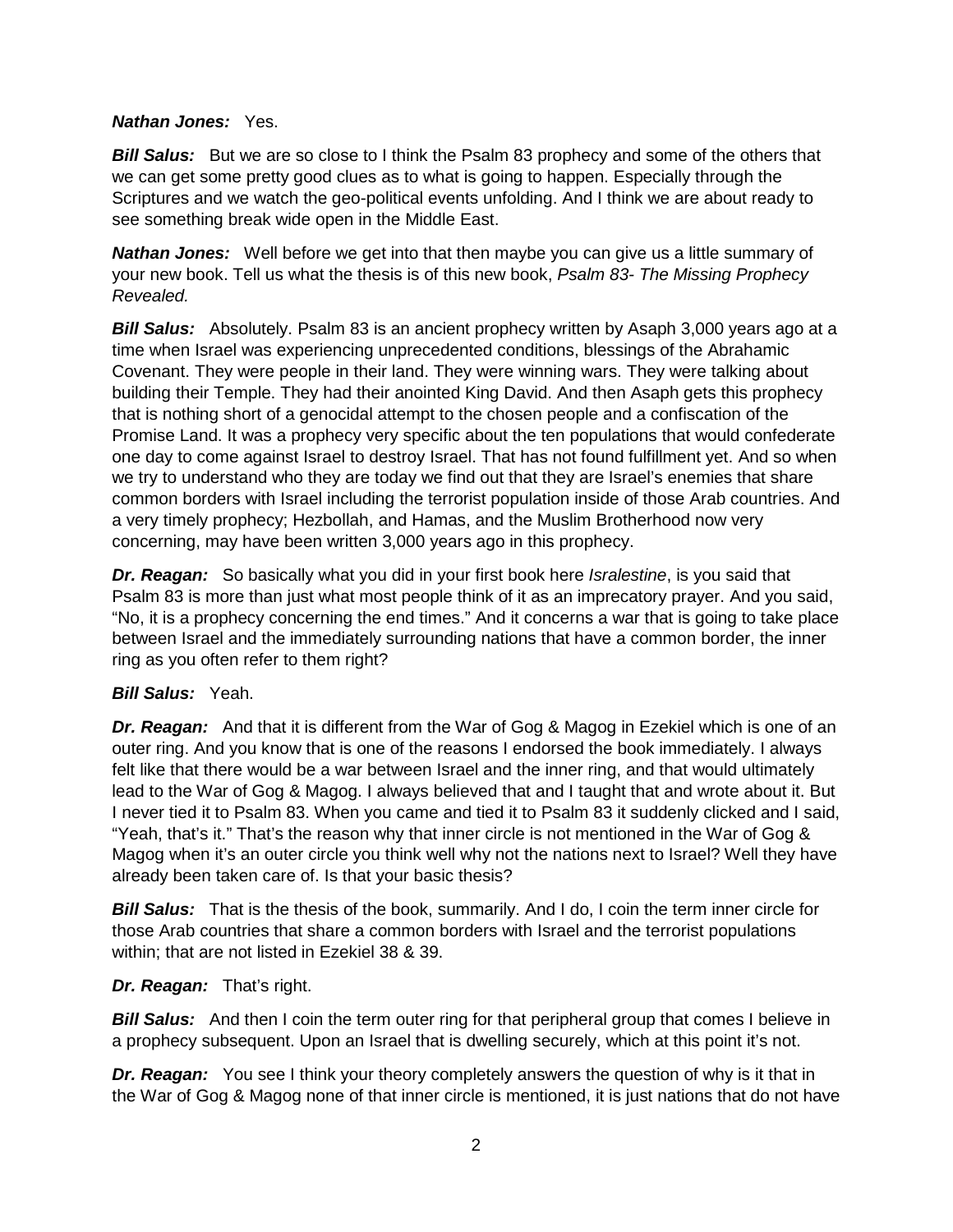a common border with Israel. Why wouldn't the ones that have a common border be included? And I think you have come up with the solution to that.

*Bill Salus:* Well, I think they were intentionally omitted because they are not involved. And it's not like Ezekiel when he wrote Ezekiel 38 was not familiar with the populations of Psalm 83, the Edomites, and the Ammonites, and the Moabites, etc. Matter of fact in one way or another he wrote about all 10 populations in Psalm 83- 89 times in his 48 chapters but he did not include them once in Ezekiel 38 & 39. And we've got so many other differences between Ezekiel 38 and Psalm 83. There's different purposes between the battles. For instance Psalm 83 they come together, they want to form a crafty council, they want to take the pastures of God from their possessions. In other words they want one more Arab state if this was to find fulfillment today. And they want to call it Palestine. Russia is coming after great plunder and great booty. Also there are different defeats. We are told in Ezekiel 38:16-39:6 that it is the Lord, not the Israeli defense forces, not America, but the Lord clearly is stopping divinely with fire and hailstones.

*Dr. Reagan:* That is the War of Gog & Magog.

*Bill Salus:* Of Gog & Magog, the Lord stops that. But in Psalm 83 we find that the Israeli defense forces are being called upon to defeat the Arab enemies around them. And I point out that the Israeli defense forces today exist in fulfillment of Bible prophecy. So different populations. Those Ezekiel 38 & 39 countries have to come through the inner circle lands to even get to Israel. Some people try to lump them into Ezekiel 38:6 where it says there are many peoples with thee. But that is really quite a stretch. You know he was very specific about Meshech and Tubal and everybody he listed.

*Dr. Reagan:* Yes.

*Nathan Jones:* Yeah.

**Bill Salus:** You think he certainly would have thrown in the Philistines, and the Edomites.

**Dr. Reagan:** And one other point you made in the original book is the timing of Psalm 83. You put it before Gog & Magog.

**Bill Salus:** Yeah, and I think that's pretty easy to understand. Because one of the descriptions we are given in Ezekiel 38:8-13 several of very important things to identify to see if that Israel today even exists. Are they dwelling securely in the midst of the land, in the later days upon the mountains of Israel, without walls, bars nor gates in receipt of this great plunder and booty because that is the very thing that Russia covets.

## *Dr. Reagan:* Yes.

*Bill Salus:* Forms this coalition to come after. And you know David you and I have had this discussion, Israel is not dwelling securely at present, without walls, nor bars, nor gates.

*Dr. Reagan:* They are building a 450 mile wall right now.

*Bill Salus:* Absolutely. So they are not dwelling securely they have check points and security gates throughout Israel. And so at this point and time I don't see that Israel exists. Contrary to what a lot of people think that the Hebrew word "yashab betach" dwelling securely means a confidence on their own ability to defend themselves militarily. But when you really look at the Hebrew words and there Biblical uses in the past with precedent you find that it is really a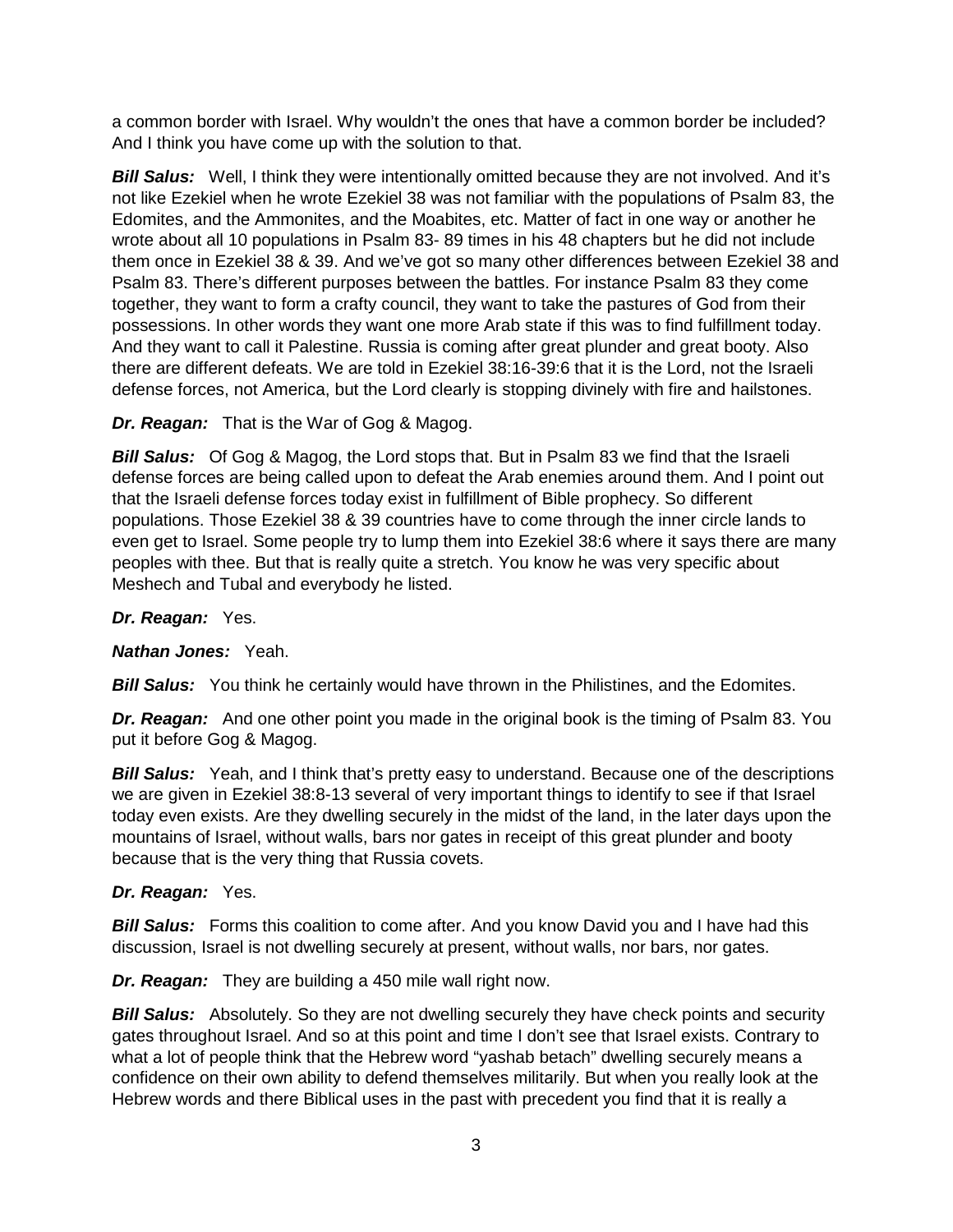security that is accomplished militarily through a defeat. And I think in Ezekiel 28 we find out how that happens it says that Israel will dwell securely this is around verses 24-26 in Ezekiel 28 when those around Israel, they share common borders with Israel, that despise Israel have judgment executed upon them then they shall dwell securely, "yashab betach."

*Dr. Reagan:* Ok, so you have given us a good summary now of Psalm 83 what was in your original book? What we are going to do is take a short break. We are going to come back and we are going to start hitting you with the criticisms that people have made and see how you respond to them. Ok?

*Bill Salus:* Great.

## **Part 2**

*Dr. Reagan:* Welcome back to Christ in Prophecy and our interview of Bill Salus from California. Bill is a Bible prophecy teacher and writer and he is here to discuss with us his newest book entitled, *Psalm 83- The Missing Prophecy Revealed*.

*Nathan Jones:* Bill before we get into your book can you tell us a little bit about your background; how did you get into Bible prophecy? And a little about your ministry.

*Bill Salus:* Absolutely. My background was I became a Christian in 1990 while attending a Chuck Missler Bible study on the book of Revelation.

## *Nathan Jones:* Really?

*Bill Salus:* Yeah, and I thought, "Oh my goodness God really knows the end from the beginning. No one else can do that." Matter of fact Isaiah 46:9-10 is one of my favorite passages and I founded the ministry upon that. "Remember the former things of old, I am God, there is no other. I am God there is none like me declaring the end from the beginning."

*Dr. Reagan:* The God of prophecy.

**Bill Salus:** Yeah, God of prophecy, the only one. And He authenticates, and this is how I open my radio show up with, "Welcome to Prophecy Update where we intend to authenticate the sovereignty of God through Bible prophecy by telling you what Bible prophecy has to say about these last days." But we don't leave it there we get into the fact that in Revelation 19:10 the testimony of Jesus is the spirit of prophecy.

*Nathan Jones:* And so you were saved by studying prophecy and you decided to devote your life to teaching Bible prophecy?

**Bill Salus:** Well I just became obsessed with it. When I get into something I become obsessed Nathan. So I had a mortgage business at the time.

## *Nathan Jones:* Ok.

**Bill Salus:** So every couple hours I would get up early and study for a few hours before I went to work. And then through time I took a lot of notes and people encouraged me to start turning those notes into chapters. And the next thing you know I am issuing books and become an author, speaking.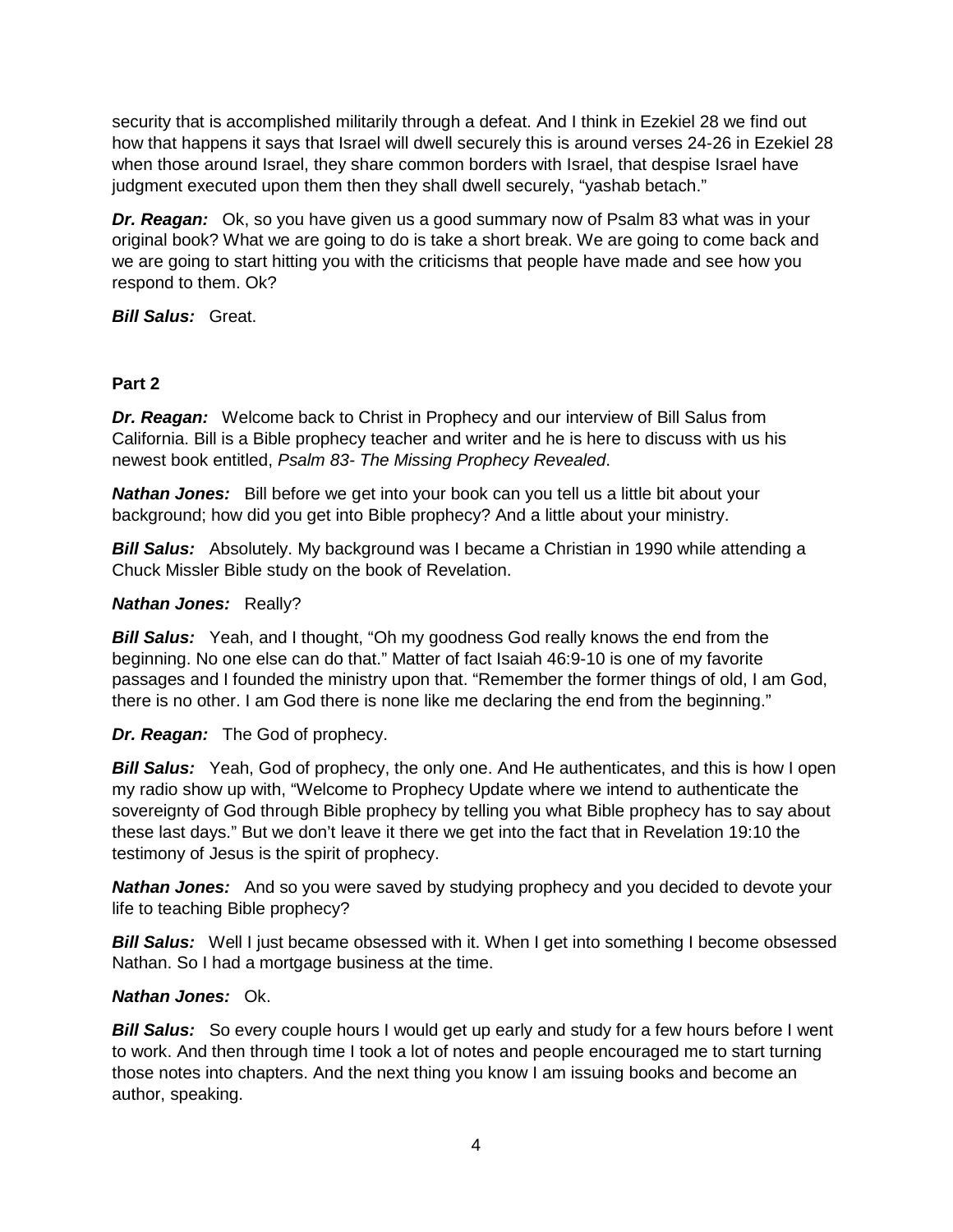*Nathan Jones:* So you do speak and go to speaking engagements?

**Bill Salus:** I speak at conferences and churches and do a lot of TV and radio. I have my own radio show as well.

*Nathan Jones:* Which I've been on, it's a great show.

*Bill Salus:* Yes, David and you as well have both been on the program.

*Nathan Jones:* Can you look into the camera and tell folks how they can get in touch with your ministry?

*Bill Salus:* Absolutely, prophecydepot.com, like Home Depot, it is prophecydepot.com. Try to keep it simple. If it's one of those complicated ones you'll never find it. But prophecydepot.com. We have a newsletter that you can subscribe to there. And I try to respond to e-mails and comments. I'm a little slow on occasion, but please send me your comments. And then all of my teaching materials are available there for resources as well. Lots of articles and all of my media shows and things like that.

## *Nathan Jones:* Thank you.

*Dr. Reagan:* Ok, Bill well let's jump into the criticisms now that have been made of your theory concerning Psalm 83. And one of them is that Psalm 83 is simply what it called an imprecatory prayer. That is a prayer you know of defeat upon the enemies of Israel. And that it is simply a lament that it's nothing more and it has nothing to do with prophecy. It is not a prophecy.

**Bill Salus:** Right. And I think in part it is an imprecatory prayer, it is an invocation to curse those that would curse Israel. But we also find out that Asaph who wrote this prayer is a prophet.

*Dr. Reagan:* Most people don't know that. They think of him as the worship leader of David.

*Bill Salus:* Yeah.

*Dr. Reagan:* But not as a prophet.

*Bill Salus:* Well Hezekiah realized he was a prophet in 2 Chronicles 29:30 he commanded the Levites to sing praises that were written by David and Asaph the seer the Hebrew word is "chozah," meaning beholder of vision, a prophet. He wrote 12 Psalms: Psalm 73- Psalm 83 and also Psalm 50. Psalm 83 is the most prophetic of all of them as a seer. And so he clearly was a prophet like Jeremiah and Isaiah. But the other reasons I think it is quite clearly it is not simply an imprecatory prayer is we've there is very specific details in the prophecy. There is a confederacy that forms a plan that comes together with a goal to destroy Israel that the name of Israel would be remembered no more. And we are told that they want to take the pastures of God for their self-possession. They want the land, they want the promise land, destroy the chosen people. But when you start looking at the confederacy also, you know it is a contemporary federacy that comes together with a plan. It's not a chronological ordering of Israel's ancient enemies which some people try to suggest it is. And he lists 10 enemies but Israel had many more enemies besides these guys.

## *Dr. Reagan:* Yes.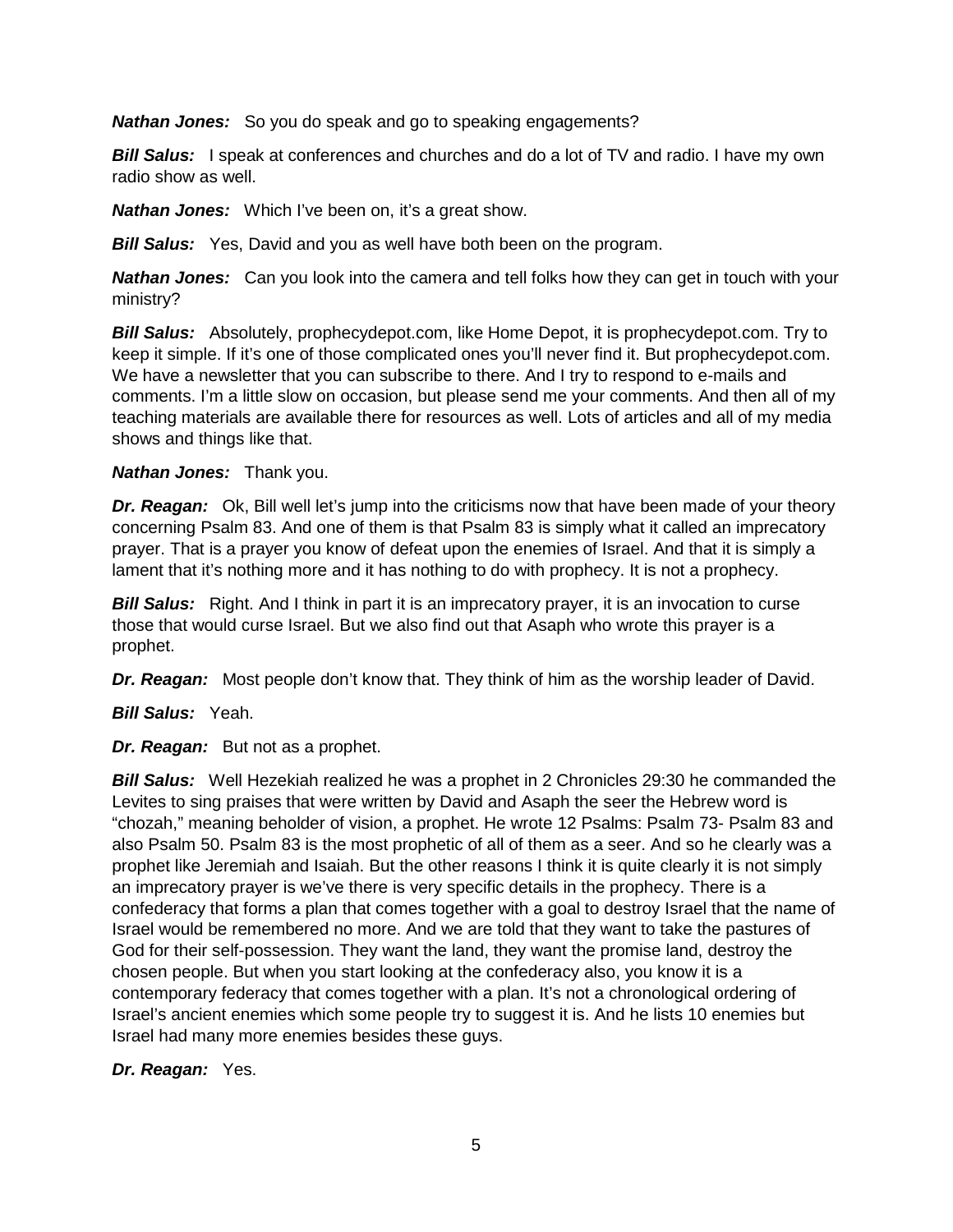*Nathan Jones:* What's the contemporary for folks who are not familiar with the geography around Israel because you keep saying the contemporary enemies, the war is going to be with the surrounding nations. What are those surrounding nations?

**Bill Salus:** Well let's go north, off to the west, and down to the south. You've got Hezbollah as the inhabitants of Tyre. And I want to answer real quickly on the imprecatory prayer one last thing. You have in the confederacy you have habitation conditions, in other words you have the tents of Edom meaning refugees probably the Palestinian refugees. It says that Syria helps the children of Lot, a strong shoulder of support. So in other words you have a bona fide confederacy one of the members actually needs help. So you can't just chronologically say this is just a bunch of Israel's ancient enemies in an imprecatory prayer. Now who they are Nathan, if you start up to the north you've got Lebanon which would be also were the Hezbollah are. Then you go northeast you have Syria, you have Iraq would be part of that too. You have Jordan. You have Saudi Arabia. You have the Palestinian refugees. You have the Hamas in Gaza over there. I believe Egypt will be involved along with the Muslim Brotherhood as well. These are the countries that share common borders and have terrorist populations within them that have been Israel's most observable enemies since 1948. And even since time of memorial they've harbored an ancient hatred of Israel all throughout time.

#### *Nathan Jones:* Oh, my word yes.

**Bill Salus:** And I believe that war is coming to a conclusion probably very soon I think that it is prophecy for our time.

*Dr. Reagan:* On that question that I asked you about whether or not this is prophecy some people actually take the position that the Psalms just are not prophetic in nature. That they are poetry, that they are inspirational and that sort of thing. But the psalms are full of prophecies about the First Coming of Jesus. And they're also full of prophecies about the Second Coming of Jesus. So I would strongly argue that the psalms are prophetic in nature.

*Bill Salus:* I would agree with you. Psalm 2 I believe is prophetic.

*Dr. Reagan:* Oh, one of the greatest psalms in the Bible about the Second Coming.

*Bill Salus:* Yes, Psalm 22, obviously the Messianic prophecy. Psalm 60:8 talks about Moab will be a wash pot, Edom will be where the Lord casts His shoe. I mean there are quite a few. And one of the arguments that is important is that people will say, the people who tend to say the Psalms aren't prophetic they'll say, "So you have to look to the major and minor prophets, they would have had to write about Psalm 83 too." And I point out in my book that I believe there are 150 related verses, even more than Ezekiel 38 & 39 dealing with Psalm 83. So that's inside of the book as well.

*Dr. Reagan:* Yeah, I thought that was one of the strongest points you made in your book.

*Bill Salus:* Thank you.

*Dr. Reagan:* Really good.

*Nathan Jones:* Bill I'm looking at 2 Chronicles 20, now skeptics will say that it was fulfilled during King Jehoshaphat's time when he destroyed Moab and Edom. Is that the truth? I mean was it fulfilled prophetically at that time period? You're saying not but they point to this there could be some parallels right?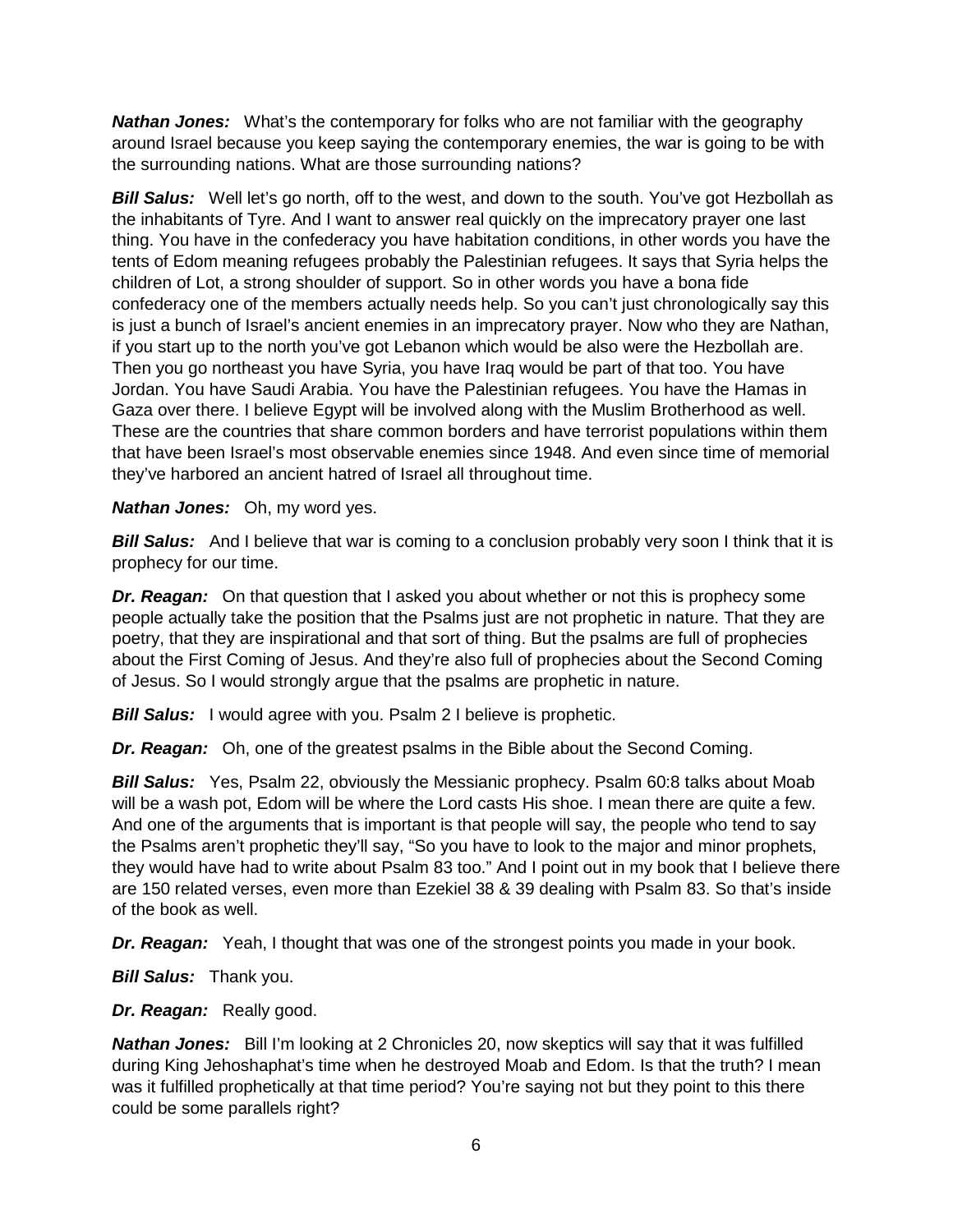**Bill Salus:** Well that is one of the arguments. It's funny you had a blogger, you actually sent this to me in 2009 Nathan, you probably recall. I wrote an article, *Has Psalm 83 Found Final Fulfillment*? Actually it became an appendix in the new book. Now one of the bloggers had voiced that concern that this might have been historically fulfilled. But when you study 2 Chronicles 20 you realize that in the Hebrew Masoretic texts, in the Latin Vulgate, in the Greek Septuagint, and the new modern English translations that there were really only three or four populations at best that would have fit into that prophecy. It could have been a partial fulfillment, but a final fulfillment would require all 10 populations to be involved.

#### *Nathan Jones:* All 10, ok.

**Bill Salus:** Really who was involved for the most part was Jordan, and maybe, maybe part of Syria. So there was no Saudi Arabia, no Lebanon, no Egypt, no Gaza, no ancient Philistia. So it could not have been in the final fulfillment.

*Dr. Reagan:* Well I think you are right on target with that. I don't see how you could possibly argue that was a fulfillment. It is mainly two population groups that are in Jordan today. And not all the groups around Israel. Well Bill another critical response to your thesis is that Psalm 83 was fulfilled in the Israeli wars of 1967 and 1948. Or even 1967 and 1973 they use different wars. But modern day wars that have already occurred. What about that?

*Bill Salus:* Well and I address that of course in the book as well David. Let's take 1967 I think we can eliminate that really quite quickly, much like we eliminated 2 Chronicles 20. There were three of the ten populations involved. It was primarily Egypt, Jordan and Syria.

#### *Dr. Reagan:* That's right.

**Bill Salus:** Not all ten, no Lebanon. Now Psalm 48 little closer. Now first of all I think these were partial fulfillments. They expressed the attitude of Psalm 83, they wanted to destroy Israel, etc.

## *Dr. Reagan:* Yes.

**Bill Salus:** But I believe Psalm 83 is a prophecy in process and these are partial fulfillments. 1948 you had Lebanon, Syria, Iraq, Jordan and Egypt. But you also had, those were the main belligerence, but you also had foreign assistance coming from Pakistan, and Sudan, and Yemen. And these are not listed in Psalm 83. So now you've got, you can't put that round hole, that square peg into that round hole because you are throwing in other populations now. Now one of the main reasons I believe this Psalm has not found fulfillment yet is that we are told in Psalm 83:9-11 Asaph petitions the Lord to deal with the confederacy that is going to come against them in the historical precedent of the Midianites and the Canaanites and he draws our attention back to Judges 4-8. At that time in chapter 6-8 Gideon had to go against the Midianites who oppressed the Israeli's for seven years. And it tells us that Gideon went through with just 300 men and killed 120,000 Midianites. Oreb and Zeeb the princes were killed by Gideon's men. Zebah and Zalmunna were killed by Gideon himself. And the Midianites ceased to ever oppress Israel again. Same story comes up in verse 10 and 11 he is talking about the Canaanites. And Judges 4 and 5 when Deborah was the prophetess and Barak was the general the Israeli defense forces of those times. And they defeated the Canaanites who oppressed them for 20 years the Israelis and you'll never find another story of the Canaanites like the Midianites oppressing the Israelis again. And I think that is a sound argument that this prophecy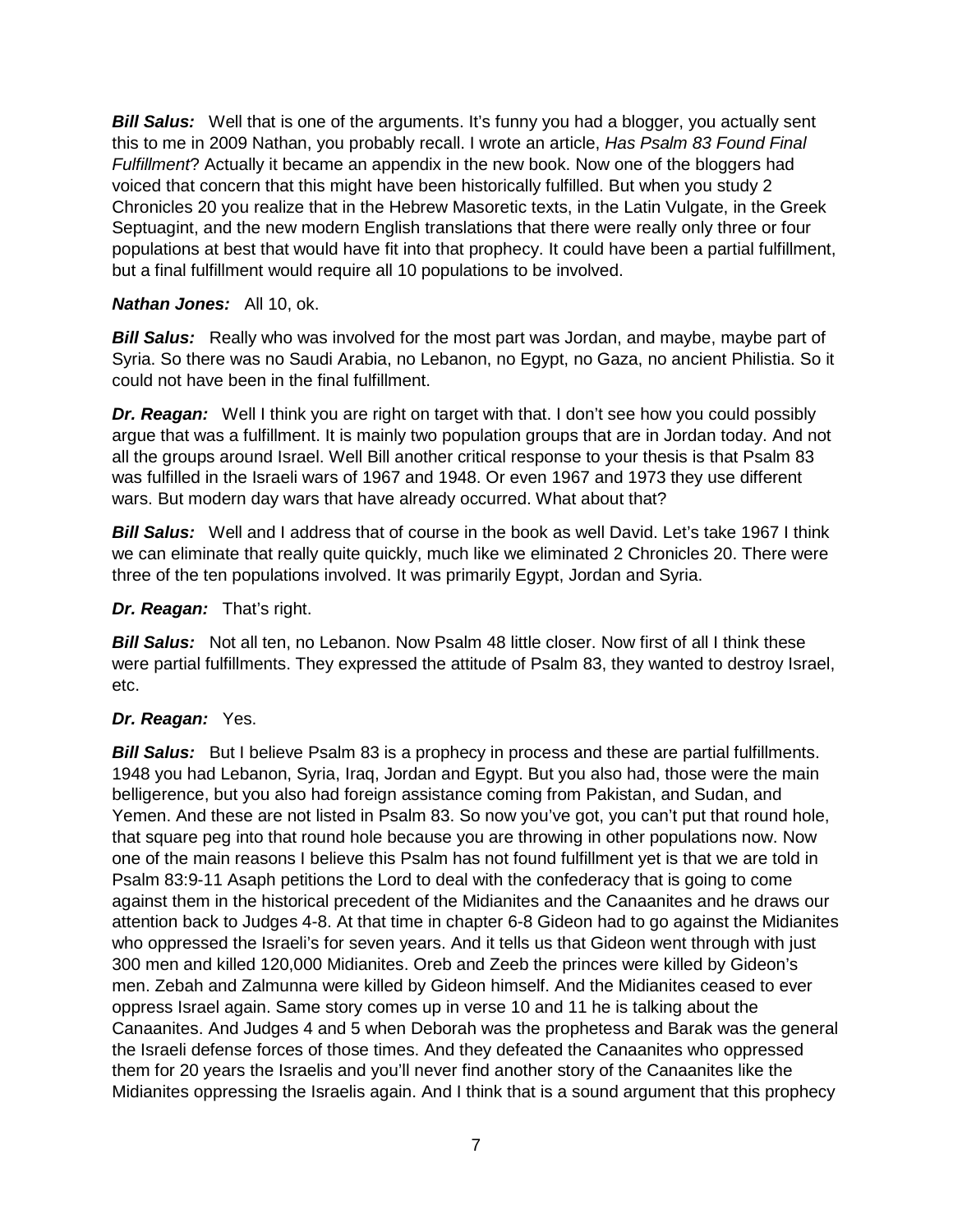has not found fulfillment yet because these Arabs still stand to confederate and oppress Israel. I think Asaph is saying stop them so they can never oppress us again.

## *Dr. Reagan:* Ok.

*Nathan Jones:* What about Ezekiel 38 & 39 that's a future war pretty clearly, but some argue that when it talks about the other nations that go along with Gog, and Dr. Reagan mentioned this a little earlier. How is Psalm 83 not part of Ezekiel 38 & 39? The War of Gog & Magog.

*Bill Salus:* Well we briefly touched on this, different populations participating in it. Different motives. Different destructions. And just in summary you've got none of the countries that share that Ezekiel 38 & 39 share common borders with Israel. And you would have Russia probably involved, Iran, Turkey, Libya.

## *Nathan Jones:* The outer ring.

*Bill Salus:* The outer ring of countries. They do not share common borders with Israel while all of Psalm 83 does. And they are coming against a different Israel then we experience today. They are coming against an Israel dwelling securely, and it's very prosperous because Russia is coming after great bounty and plunder and that sort of thing. Now if you think about it, imagine today Russia is putting this coalition together, it is an imminent event like some people teach. Because I don't think it's imminent I think Psalm 83 precedes it. It would be like America going to enlisting Canada and Mexico to come against the little state of New Jersey. It just seems so overwhelming right? Why would Russia need all these big friends to come against a little Israel? That Israel that they are coming against I don't think is a little Israel anymore. I think it's the Israel that has won a war and defeated their Arab enemies. They can tear down the walls, bars and gates. They can stretch out their elbow and annex some land. That's hence the subtitle of the book. *Psalm 83- The Missing Prophecy Revealed: How Israel becomes the Next Mideast Superpower.* I believe the Israel that Russia comes after is a different Israel then we have today. It is much more wealthy, much more secure. A greater, safer Israel that is freed from Arab torment and terror. And that is when Russia can put together its Muslim coalition, predominantly Muslim coalition of Iranians and Turks and say, "Are you going to allow Israel to do that? To win that war to annex territory?" And we know Israel annexes territory, they did it in 1967 after they won the Six Day War. We know King David did it 3,000 years ago. Joshua did it 3,300 years ago. And I suspect with all the prophecies I found in the book that they are going to grab some territory. Obadiah suggests they are going to grab up into southern Lebanon. Jeremiah 49 suggests they are going to grab part of Jordan. Isaiah 19 suggests that five cities will speak the language of Canaan which is Hebrew in Egypt. So we have I think Israel is going to expand. I don't think they are going to get all of the land that they were promised in Genesis 15:18 from the river of Egypt to the River of Nile.

*Dr. Reagan:* Not until the Millennium.

**Bill Salus:** Not unto Christ comes. But I do believe they are going to expand incrementally a little bit and especially after Psalm 83.

*Dr. Reagan:* Well one other criticism and that is some say, "No Psalm 83 is part of the Armageddon campaign at the end of the Tribulation." What about that?

*Bill Salus:* Yes, that is one of the final arguments about this. I think that one is probably one of the easier ones to dispel David. If someone understand the Tribulation, the seven year period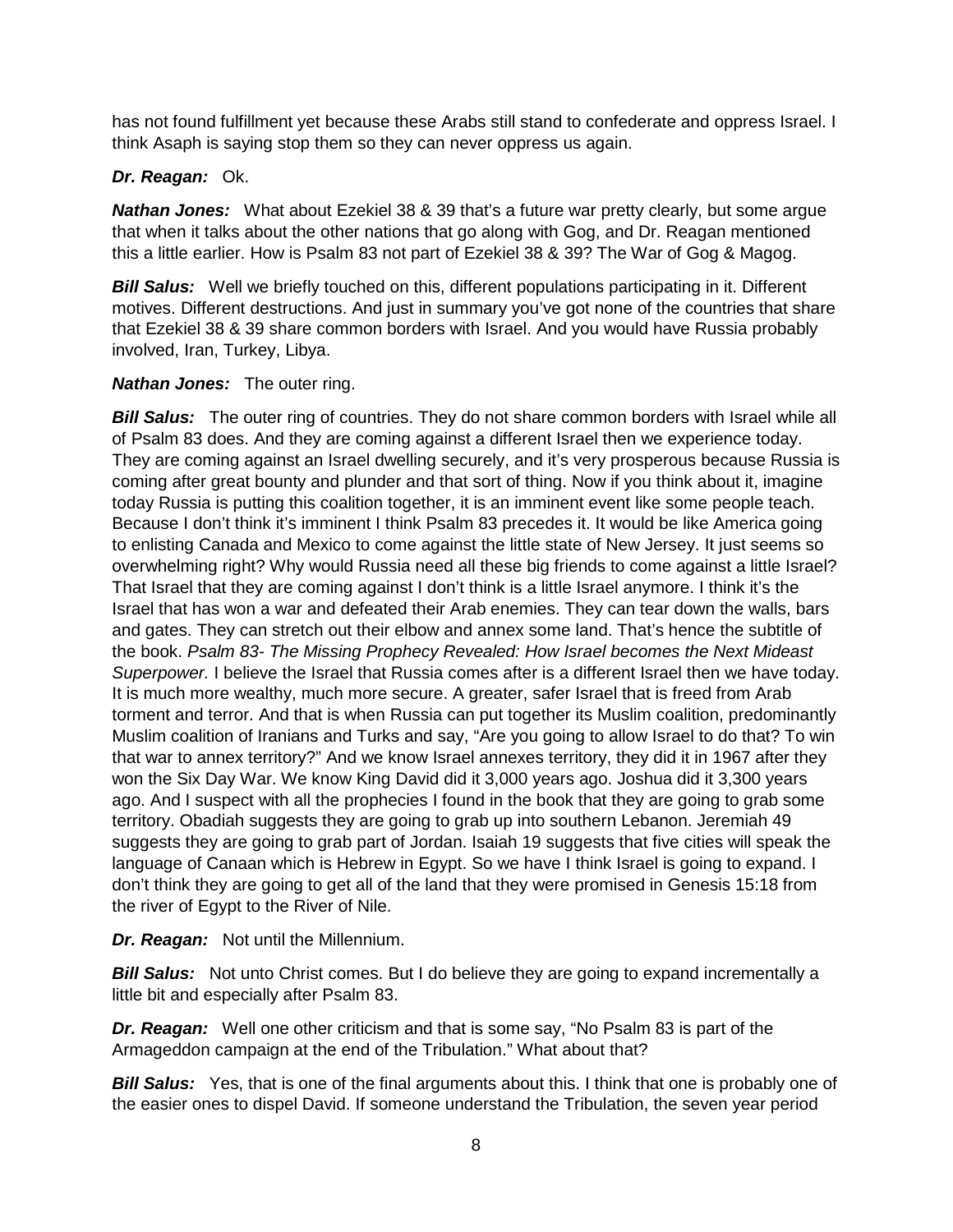that is often divided up into 2 halves in Revelation 11, Revelation 12, Daniel 7, Daniel 12 talks about you've got the first 3  $\frac{1}{2}$  years and a second 3  $\frac{1}{2}$  years. The first 3  $\frac{1}{2}$  years are characterized by an Israel that is dwelling in a sense of false security. The confirmation of a false covenant has been done in Daniel 9:26-27. They feel they are dwelling securely although it is a false sense of security. But they're not fighting off the Arabs. They're not engaged in a massive Arab Israeli war. They are actually feeling like they are at a point of peace. Matter of fact they are so complacent, the Israeli defense forces I believe that they can't even stop the Antichrist from going in at the middle of the Tribulation and abominating the Temple. So that's the first half. Now the second half even Jesus warns in Matthew 24:15-19 when you see the abomination and desolation which characterizes at midpoint of the Tribulation. He is telling the Jewish people to flee immediately, flee immediately not fight immediately. Flee immediately because there is a genocidal attempt that comes upon them, even worse than any of the others before. We are told in Zechariah 13:8 that 2/3 of the Jewish people will be cut off in all the land. They will not be fighting in my estimation, they will be fleeing. So therefore Psalm 83 cannot be part of the Armageddon campaign it will probably precede Ezekiel 38 & 39 be a Pre-Trib event. Probably for our time and that's what I'm watching for really quite closely. Now it couldn't have happened between 70 AD and 1948 AD because the specific mandate is they want to destroy the nation of Israel that the name of Israel can be remembered no more. And there was no Israel.

## *Dr. Reagan:* That's right.

**Bill Salus:** So we've already put forward that it couldn't have happened in the Old Testament. And it couldn't have happened in the diaspora. But it can happen now since 1948. But it won't happen in the Tribulation.

*Dr. Reagan:* And you feel very strongly that Psalm 83 is likely to be before Gog & Magog?

**Bill Salus:** I do because Israel does not dwell securely right now. And that is a prerequisite in Ezekiel 38:13.

*Dr. Reagan:* Well Joel Rosenberg feels otherwise, and have you ever discussed this with him?

**Bill Salus:** I've not had the opportunity to discuss it with Joel. But Joel's not the only one that feels that way. There are others who believe that Ezekiel 38 is probably a more imminent event.

*Dr. Reagan:* I don't see how you can say that though when you consider the fact that it says, "Israel will be living in peace." And there is just no way that Israel is living in peace.

*Bill Salus:* Well they sort of redefine what I think the Hebrew word "yashab betach," means.

*Dr. Reagan:* They must redefine what peace means.

*Bill Salus:* Well I think a lot of them, and I'm not going to speak for Joel. But a lot of them believe that it is a sense of security that Israel would develop because they have comfort in their own Israeli defense forces, their ability to defend themselves. I just don't buy it David. I don't buy it.